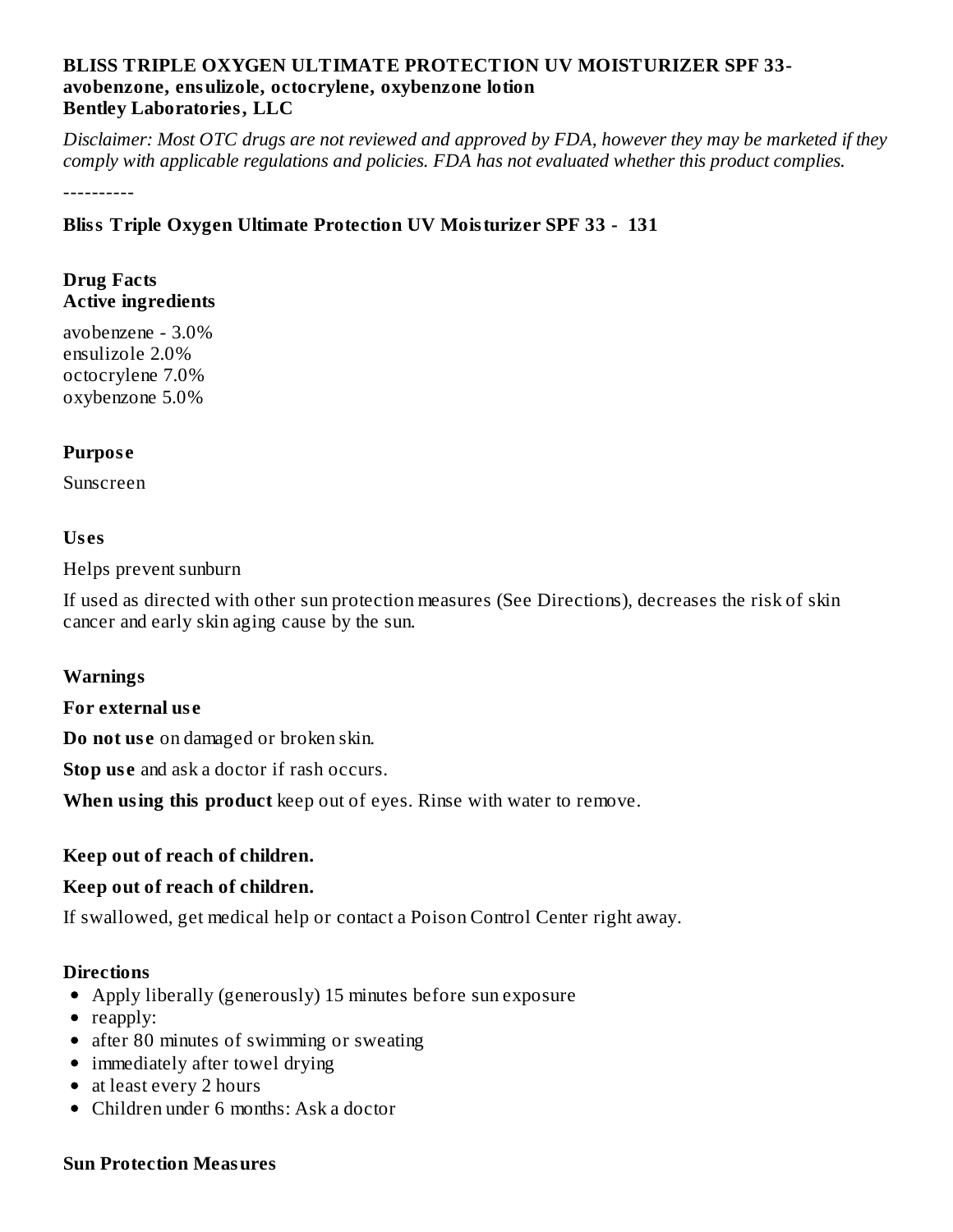Spending time in the sun increases your risk of skin cancer and early skin aging. To decrease this risk, regularly use a sunscreen with a Broad Spectrum SPF value of 15 or higher and other sun protection measures including:

- limit time in the sun, especially from 10 am 2 pm
- wear long sleeved shirts, pants, hats, and sunglasses.

## **Other information**

store in a cool dry place

## **Inactive Ingredients**

water(aqua/eau), octyldodecyl neopentanoate, Butylene glycol, glycerin. C12-15 alkyl benzoate, cetyl alcohol, diethylhexyl 2,6-naphthalate, phenethyl benzoate, arginine, caprylyl methicone, camellia sinensis leaf extract, prunus armeniaca (apricot) kernel oil, morus alba root extract, vaccinium macrocarpon (cranberry) fruit extract, sodium hyaluronate, pearl powder, hydrogenated lecithin, hydrolyzed soy protein, tetrahexyldecyl ascorbate, hydrolyzed wheat protein, euterpe oleracea fruit extract, punica granatum (pomegranate) extract, glycine soja (soybean) oil, tocoherol, lecithin, vitis vinifera (grape) seed extract, tripeptide-1, cyclodextrin, allium sativum (garlic) bulb extract, lepidium sativum sprout extract, glycerly stearate, fragrance (parfum), sodium acrylate/sodium acryloyldimethyl taurate copolymer, PEG-100 stearate, potassium cetyl phosphate, isohexadecane, caprylyl glycol, xanthan gum, decarboxy carnosine HCL, 1,2-hexanediol, polysorbate 80, perfluorohexane, perfluoroperhydrophenanthrene, ethylbisiminomethylguaiacol manganese chloride, tetrahydrodemethoxydiferuloylmethane, tetrahydrobisdemethoxydiferuloylmethane, perfluorodecalin, phenoxyethanol, disodium EDTA, citral, limonene, linallo, yellow 5 (Cl 19140), red 4 (Cl 14700) <iln: bc017007>

## **Bliss Triple Oxygen Ultimate Protection UV Moisturizer SPF 33 product label**

**bliss® from our spa to your skin™ triple oxygen®**

**ultimate protection uv moisturizer**

**SPF 33**

## **broad spectrum suns creen**

UVA/UVB/PA+++

50 mL 1.7 fl oz

## **"spa"-tacular results**

We've poured the expertise behind our spa's **triple oxygen facial™** treatment into this bottle, so you know you'll get spa-worthy results at home.

To book an appointment at Bliss Spa **click: blissworld.com or call: 877 TO BLISS**

For QuickBliss and Bliss Spa booking information in the UK **click: bliss world.co.uk or call: 0808 100 4151**

bliss®

Dist. Bliss New York, NY 10281 USA London W1U 8ED UK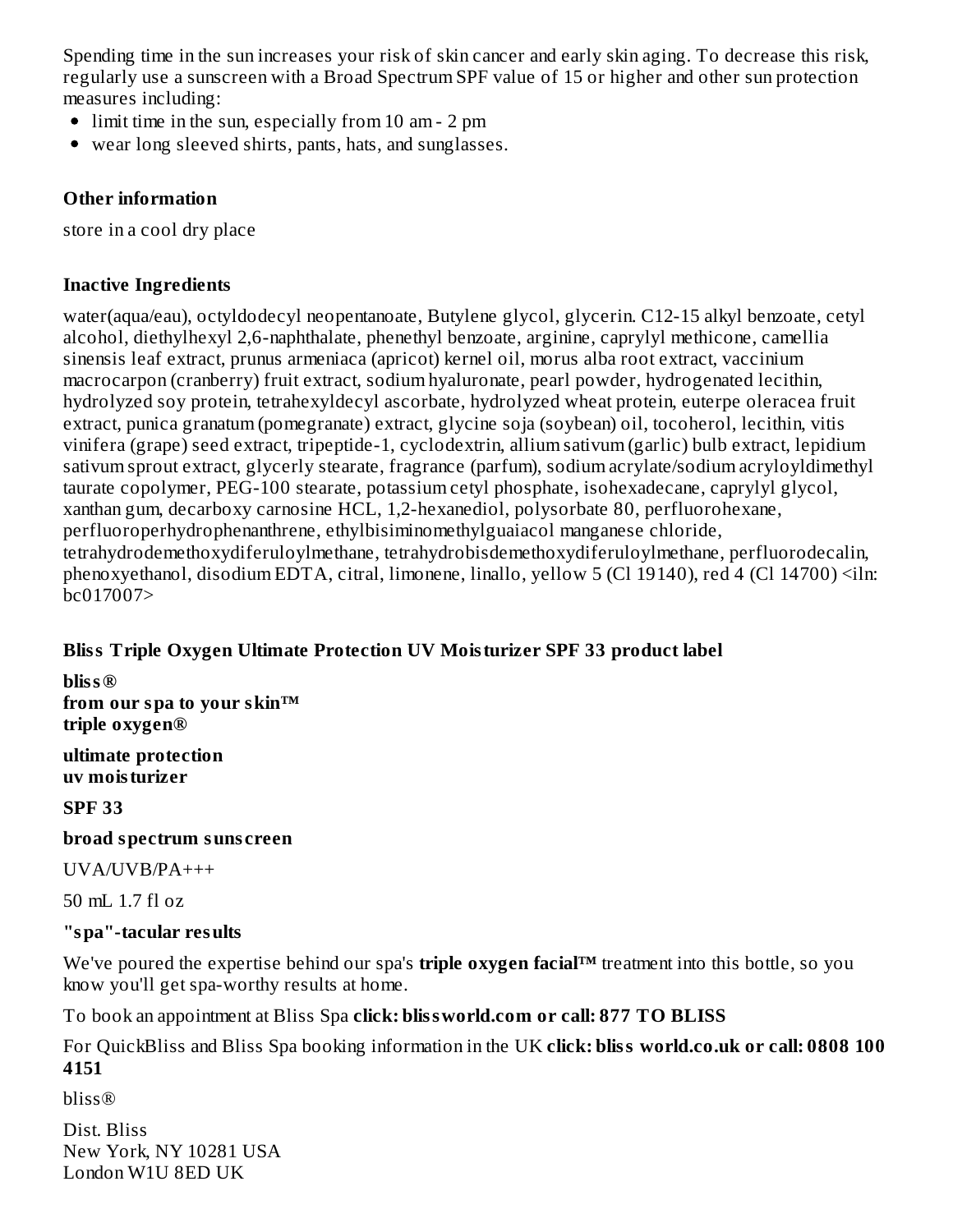# Made in the USA • 1001-02597-208 **blissworld.com**

1003-02597

×.



LEUROGER<sub>.</sub>

stopbels.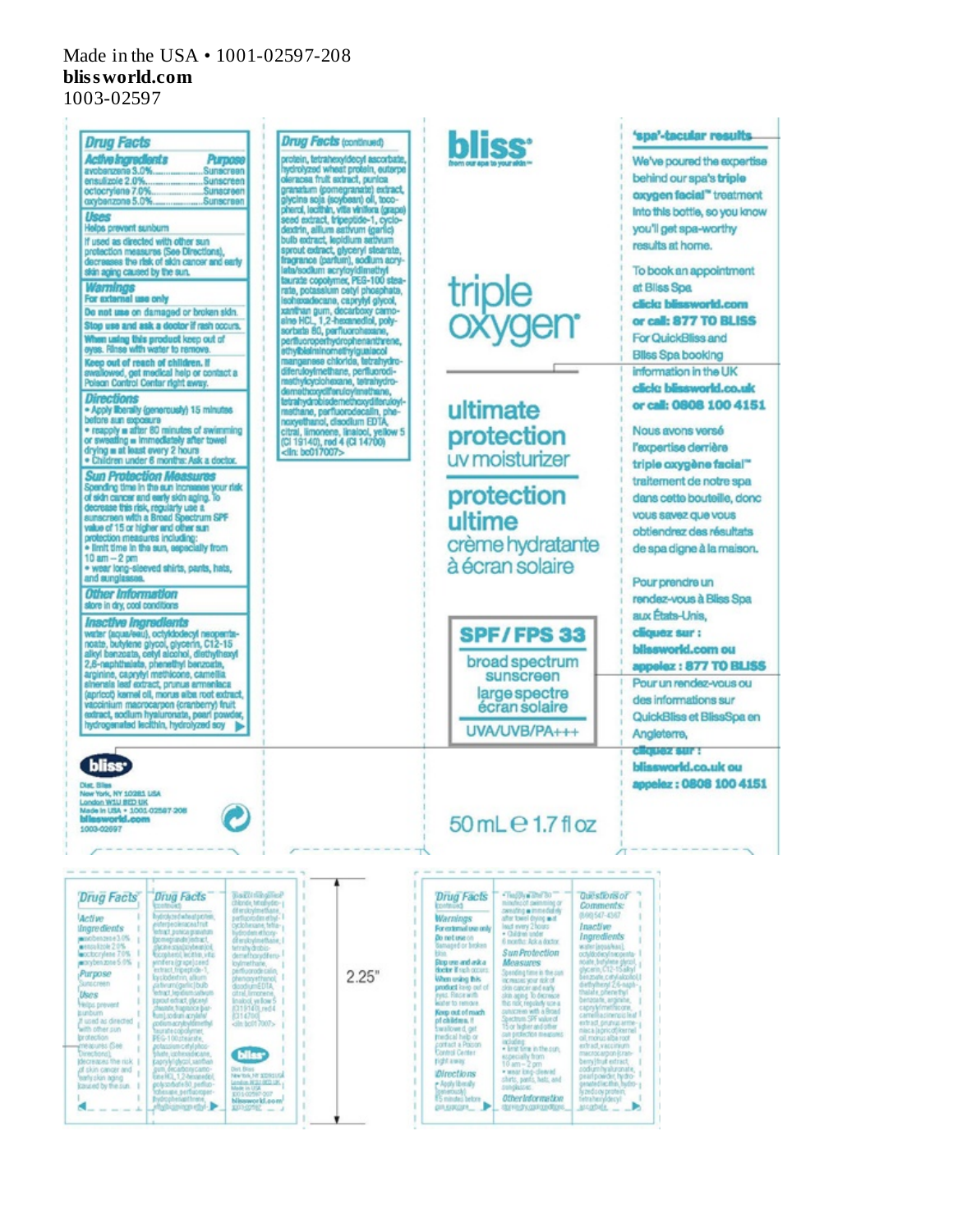

sunscreen large spectre écran solaire UVA/UVB/PA+++



L.

| <b>BLISS TRIPLE OXYGEN ULTIMATE PROTECTION UV MOISTURIZER SPF 33</b><br>avobenzone, ensulizole, octocrylene, oxybenzone lotion |                       |                    |                          |  |                    |
|--------------------------------------------------------------------------------------------------------------------------------|-----------------------|--------------------|--------------------------|--|--------------------|
|                                                                                                                                |                       |                    |                          |  |                    |
| <b>Product Information</b>                                                                                                     |                       |                    |                          |  |                    |
| <b>Product Type</b>                                                                                                            | <b>HUMAN OTC DRUG</b> | Item Code (Source) |                          |  | NDC:54111-131      |
| <b>Route of Administration</b>                                                                                                 | TOPICAL               |                    |                          |  |                    |
|                                                                                                                                |                       |                    |                          |  |                    |
|                                                                                                                                |                       |                    |                          |  |                    |
| <b>Active Ingredient/Active Moiety</b>                                                                                         |                       |                    |                          |  |                    |
| <b>Ingredient Name</b>                                                                                                         |                       |                    | <b>Basis of Strength</b> |  | Strength           |
| AVOBENZONE (UNII: G63QQF2NOX) (AVOBENZONE - UNII:G63QQF2NOX)                                                                   |                       |                    | <b>AVOBENZONE</b>        |  | $1.5$ g in $50$ mL |
| ENSULIZOLE (UNII: 9 YQ9 DI1W42) (ENSULIZOLE - UNII: 9 YQ9 DI1W42)                                                              |                       |                    | <b>ENSULIZOLE</b>        |  | $1 g$ in 50 mL     |
| OCTOCRYLENE (UNII: 5A68WGF6WM) (OCTOCRYLENE - UNII:5A68WGF6WM)                                                                 |                       |                    | <b>OCTOCRYLENE</b>       |  | 3.5 g in 50 mL     |
| <b>OXYBENZONE</b> (UNII: 9500S7VE0Y) (OXYBENZONE - UNII:9500S7VE0Y)<br><b>OXYBENZONE</b><br>$2.5$ g in $50$ mL                 |                       |                    |                          |  |                    |
|                                                                                                                                |                       |                    |                          |  |                    |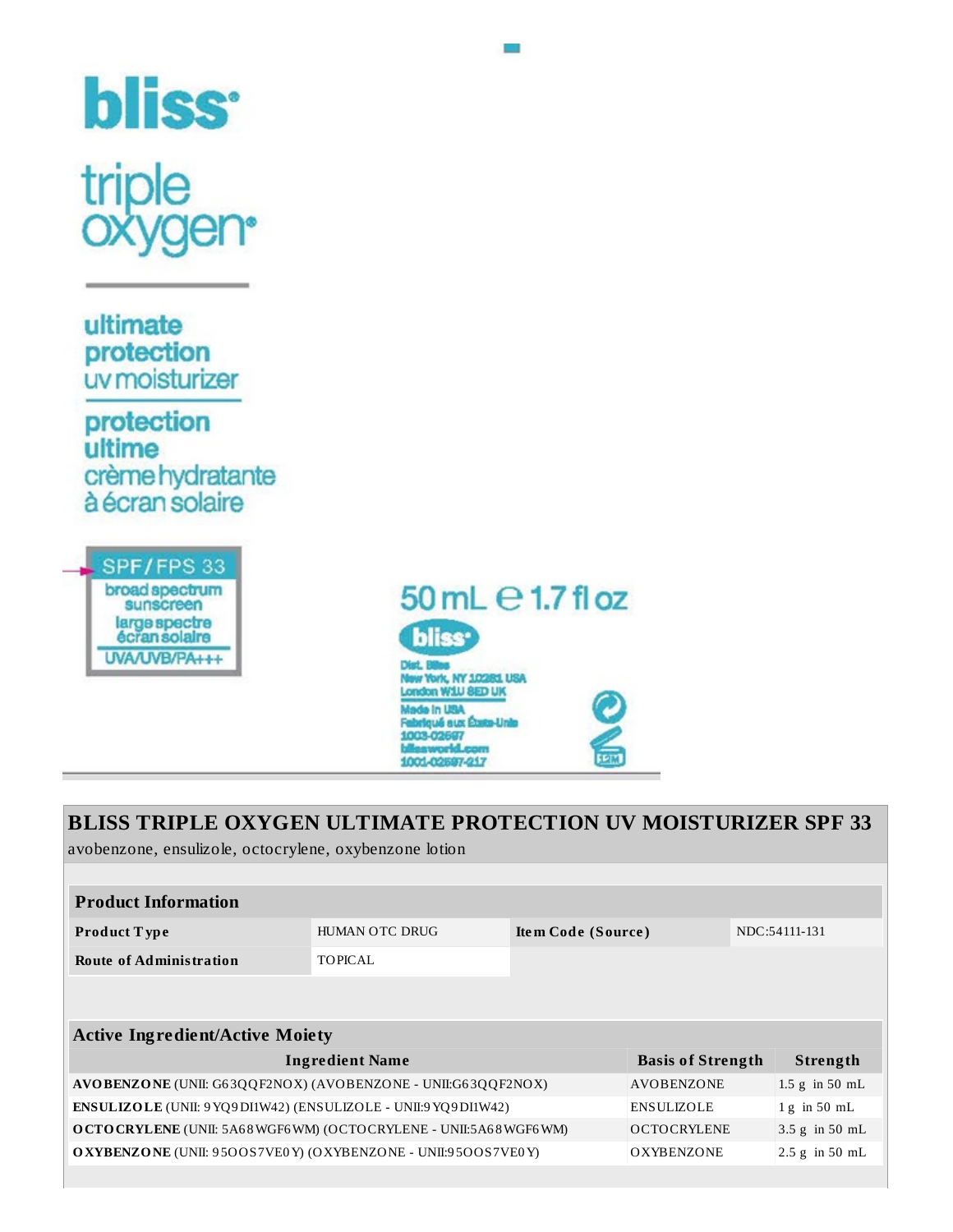| <b>Inactive Ingredients</b>                                                                    |          |
|------------------------------------------------------------------------------------------------|----------|
| <b>Ingredient Name</b>                                                                         | Strength |
|                                                                                                |          |
| <b>WATER</b> (UNII: 059QF0KO0R)                                                                |          |
| <b>OCTYLDODECYL NEOPENTANOATE (UNII: X8725R883T)</b>                                           |          |
| <b>BUTYLENE GLYCOL (UNII: 3XUS85K0RA)</b>                                                      |          |
| <b>GLYCERIN</b> (UNII: PDC6A3C0OX)                                                             |          |
| ALKYL (C12-15) BENZOATE (UNII: A9EJ3J61HQ)                                                     |          |
| <b>CETYL ALCOHOL</b> (UNII: 936JST6JCN)                                                        |          |
| DIETHYLHEXYL 2,6-NAPHTHALATE (UNII: I0DQJ7YGXM)                                                |          |
| PHENETHYL BENZOATE (UNII: 0C143929GK)                                                          |          |
| <b>ARGININE</b> (UNII: 94ZLA3W45F)                                                             |          |
| CAPRYLYL TRISILO XANE (UNII: Q95M2P1KJL)                                                       |          |
| <b>GREEN TEA LEAF (UNII: W2ZU1RY8B0)</b>                                                       |          |
| <b>APRICOT KERNEL OIL (UNII: 54JB35T06A)</b>                                                   |          |
| MORUS ALBA ROOT (UNII: CST1G9BZGD)                                                             |          |
| <b>CRANBERRY</b> (UNII: 0MVO31Q3QS)                                                            |          |
| HYALURONATE SODIUM (UNII: YSE9 PPT4TH)                                                         |          |
| PEARL (HYRIOPSIS CUMINGII) (UNII: A75L5FZ40U)                                                  |          |
| HYDRO GENATED SO YBEAN LECITHIN (UNII: H1109Z9J4N)                                             |          |
| SOY PROTEIN (UNII: R44IWB3RN5)                                                                 |          |
| TETRAHEXYLDECYL ASCORBATE (UNII: 9LBV3F07AZ)                                                   |          |
| HYDROLYZED WHEAT PROTEIN (ENZYMATIC, 3000 MW) (UNII: J2S07SB0YL)                               |          |
| ACAI (UNII: 46 AM2 VJ0 AW)                                                                     |          |
| <b>PUNICA GRANATUM ROOT BARK (UNII: CLV24I3T1D)</b>                                            |          |
| SOYBEAN OIL (UNII: 241ATL177A)                                                                 |          |
| TOCOPHEROL (UNII: R0ZB2556P8)                                                                  |          |
| LECITHIN, SO YBEAN (UNII: 1DI56QDM62)                                                          |          |
| VITIS VINIFERA SEED (UNII: C34U15ICXA)                                                         |          |
| <b>PREZATIDE</b> (UNII: 39TG2H631E)                                                            |          |
| <b>BETADEX</b> (UNII: JV039JZZ3A)                                                              |          |
| GARLIC (UNII: V1V998DC17)                                                                      |          |
| <b>GARDEN CRESS SPROUT (UNII: PWQ18 YNR62)</b>                                                 |          |
| <b>GLYCERYL MONOSTEARATE (UNII: 230 OU9 XXE4)</b>                                              |          |
| SO DIUM ACRYLATE/SO DIUM ACRYLO YLDIMETHYLTAURATE COPOLYMER (4000000 MW) (UNII:<br>1DXE3F3OZX) |          |
| PEG-100 STEARATE (UNII: YD01N1999R)                                                            |          |
| POTASSIUM CETYL PHOSPHATE (UNII: 03KCY6P7UT)                                                   |          |
| ISOHEXADECANE (UNII: 918X1OUF1E)                                                               |          |
| <b>CAPRYLYL GLYCOL</b> (UNII: 00 YIU5438U)                                                     |          |
| XANTHAN GUM (UNII: TTV12P4NEE)                                                                 |          |
| <b>DECARBO XY CARNO SINE HYDRO CHLO RIDE (UNII: 6 X7K9 I5QR7)</b>                              |          |
| 1,2-HEXANEDIOL (UNII: TR046 Y3K1G)                                                             |          |
| POLYSORBATE 80 (UNII: 6OZP39ZG8H)                                                              |          |
| PERFLEXANE (UNII: FX3WJ41CMX)                                                                  |          |
| PERFLUORO PERHYDRO PHENANTHRENE (UNII: ZZ3T53GWV9)                                             |          |
| ETHYLBISIMINO METHYLGUAIACOL MANGANESE CHLORIDE (UNII: SM5YJ88LTU)                             |          |
| <b>TETRAHYDRO DIFERULO YLMETHANE (UNII: 00U0645U03)</b>                                        |          |
| PERFLUORODIMETHYLCYCLOHEXANE (UNII: Q1Y54IOL0P)                                                |          |
| TETRAHYDRO DEMETHO XYDIFERULO YLMETHANE (UNII: 44D8 X9 U00T)                                   |          |